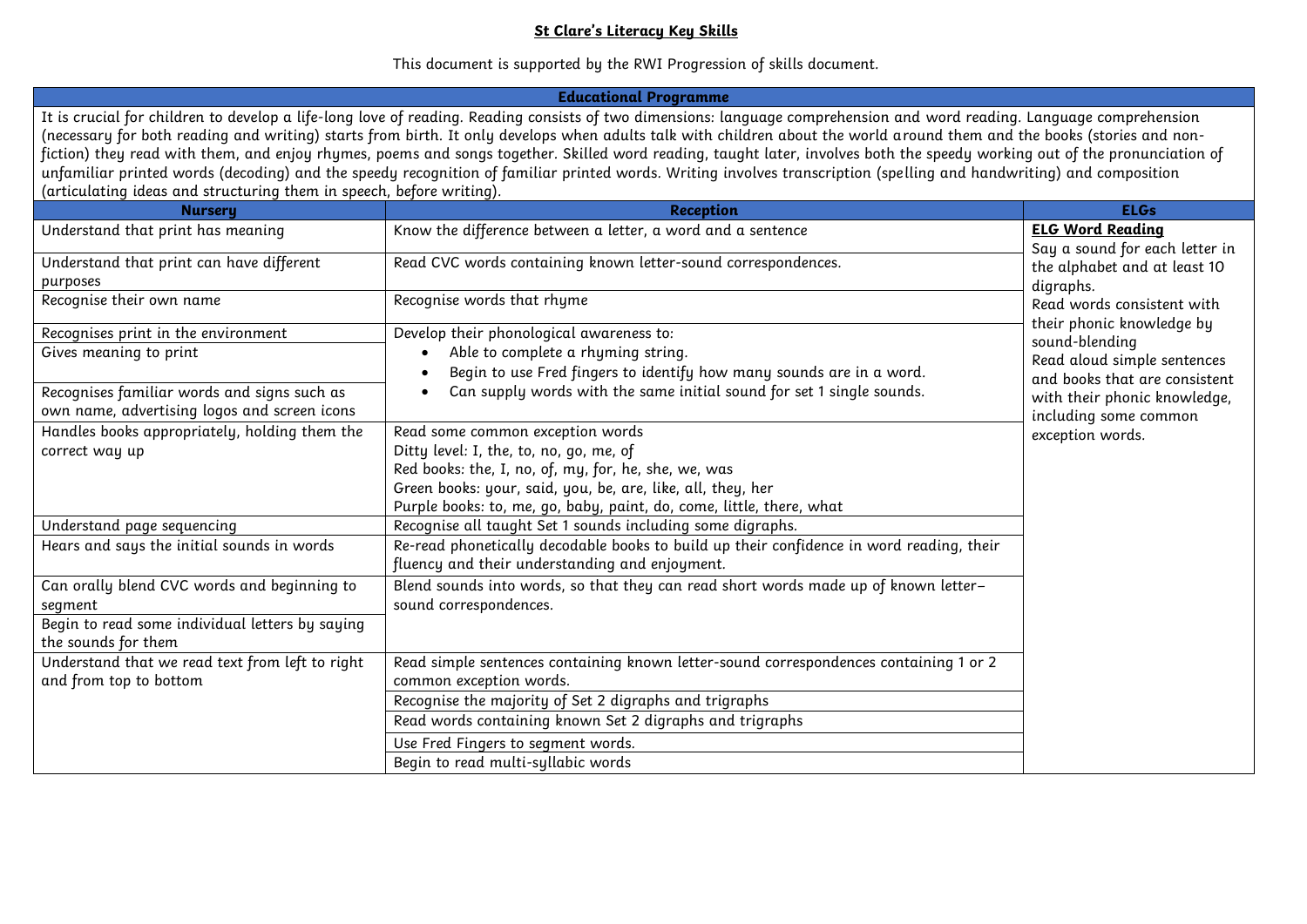| Enjoy sharing books with adults                                                                        | Find the blurb and be able to say what its purpose is and to say what the job of the<br>author and illustrator are                                    | <b>ELG Comprehension</b><br>Demonstrate understanding of<br>what has been read to them                           |
|--------------------------------------------------------------------------------------------------------|-------------------------------------------------------------------------------------------------------------------------------------------------------|------------------------------------------------------------------------------------------------------------------|
| Join in with repeated refrains and anticipates<br>key events and phrases in rhymes and stories         | Asks questions about stories.                                                                                                                         | by retelling stories and<br>narratives using their own                                                           |
| Can say what happens in the beginning, middle<br>and end of a story                                    | Repeat words and phrases from familiar stories.                                                                                                       | words and recently introduced<br>vocabulary                                                                      |
| Begins to retell a simple story                                                                        | Use Tales Toolkit to retell a story                                                                                                                   | Anticipate - where appropriate<br>– key events in stories                                                        |
| Talks about events and principal characters in<br>stories and suggests how the story might end         | Describes main story settings, events and characters in increasing detail                                                                             | Use and understand recently<br>introduced vocabulary during                                                      |
| Understand the different parts of a book and<br>name them (cover, author, illustrator, page<br>number) | Has favourite books and seeks them out, to share with an adult, with another child, or to<br>look at alone.                                           | discussions about stories, non-<br>fiction, rhymes and poems and<br>during role-play.                            |
| Enjoys choosing their own books to read.                                                               | Predict what might happen next in a story.                                                                                                            |                                                                                                                  |
| Engage in extended conversations about stories,<br>learning new vocabulary                             | Re-enacts and reinvents stories they have heard in their play                                                                                         |                                                                                                                  |
| Begins to tell own stories                                                                             | Seeks familiar texts or stories to re-read in the book area.<br>Requests favourite stories and poems for example during Vote for a story.             |                                                                                                                  |
|                                                                                                        | Can share a favourite book with a peer, retelling the story in their own way repeating<br>known phrases from the text.                                |                                                                                                                  |
|                                                                                                        | Use language such as "Once upon a time', 'Suddenly', 'First/ Next/ Then' to create<br>and tell own story                                              |                                                                                                                  |
| Draws circles, lines and other shapes                                                                  | Can write simple captions with more than an initial sound.                                                                                            | <b>ELG Writing</b>                                                                                               |
| Add some marks to their drawings which they<br>give meaning to for example "That says<br>Mummy".       | Spell words by identifying the sounds and then writing the sound with letter/s                                                                        | Write recognisable letters,<br>most of which are correctly<br>formed                                             |
| Make marks on their picture to stand for their<br>name                                                 | Spell words by identifying the sounds and then writing the sound with letter/s.                                                                       | Spell words by identifying<br>sounds in them and                                                                 |
| Write first letter of their name                                                                       | Form lowercase letters and capital letters correctly following the 'Squiggle Whilst You<br>Wiggle' sequence:<br>1. <i>i</i> , $l, t$<br>2. c, o, a, d | representing the sounds with a<br>letter or letters<br>Write simple phrases and<br>sentences that can be read by |
| Use some of their print and letter knowledge in                                                        | 3. m, n, r, u                                                                                                                                         | others.                                                                                                          |
| early writing such as a pretend shopping list.                                                         | 4. q, p, h, k, b, y, g, j, f<br>5. e                                                                                                                  |                                                                                                                  |
| Write first name independently                                                                         | 6. s                                                                                                                                                  |                                                                                                                  |
| Begin to use letters in their writing                                                                  | 7. v, w, x, z                                                                                                                                         |                                                                                                                  |
|                                                                                                        | Confidently write CVC words containing some Set 1 special friends                                                                                     |                                                                                                                  |
|                                                                                                        | Use Fred fingers to identify how many sounds are in a word.                                                                                           |                                                                                                                  |